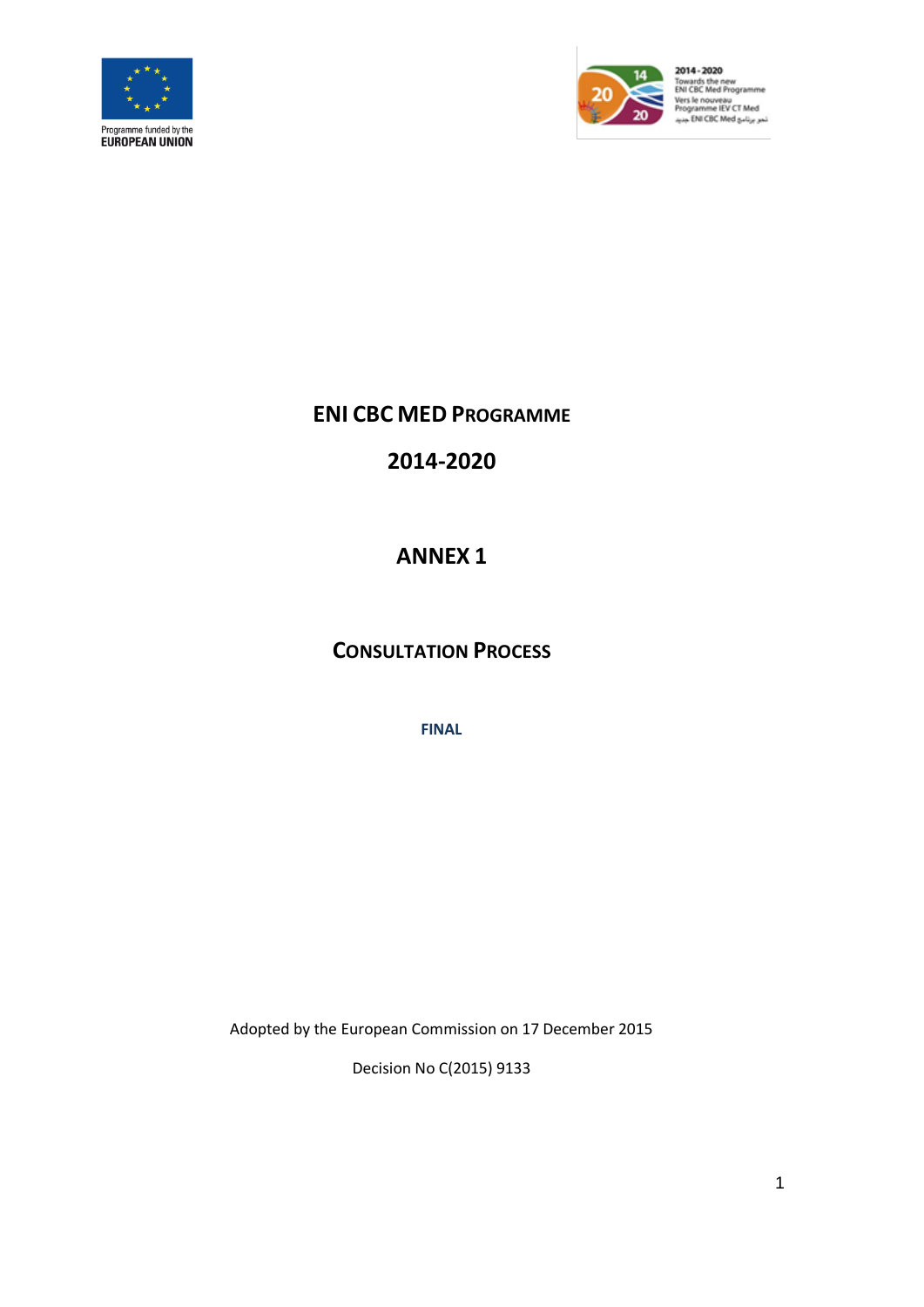



The Strategy of the Mediterranean Sea Basin Programme 2014-2020 is based on the **decisions** taken by the 14 countries participating in the **Joint Programming Committee** and on a **consultation process** that was supported by an in-depth analysis of the socio-economic trends and environmental state of the area.

The consultation process extended over one and-a-half-year and consisted of successive intertwined stages briefly described hereinafter. The JPC meetings, along with those of the Head of Delegations (HoD), represented the ideal platforms for launching consultations, sharing results, proposing methodologies, leading to the definition of common positions on the Strategy and of the participating Countries' medium-term vision.

In order to select the objectives of the Programme and to identify its most relevant medium-term needs and the related priorities, a blended methodology was applied, combining top-down and bottom-up approaches, believing that the two approaches should not be considered as alternative or opposed to each other, but rather that the combination of the two may lead to better results.

A thorough review of the socio-economic trends and conditions as well as of the environmental state of the region, together with detailed analyses of the co-operation's area most relevant sectors, served the purpose of orienting and substantiating the choices of the JPC and paved the way for an informed selection of 2 out of 3 Overarching Objectives and 4 out of 11 Thematic Objectives proposed by the European Union. At the same time, project partners and stakeholders were invited to contribute and participate in the process. Their voices were brought up to the attention of the JPC and their opinions were included in a final round of consultations which lead the JPC to pick the MTNs shortlisted by both national Delegations and project partners.

Focusing the current Programme on a limited number of specific thematic sectors responds to the demands for thematic concentration posed by the EEAS and DG DEVCO for the new cycle of cross border cooperation programmes as a pre-requisite for improving programmes' impact and efficiency. At the same time, it is consistent with the outcomes of the ROM report of November 2013 on the CBC MED suggesting that broadly defined measures led to a very high number of applications, with obvious implications in terms of administrative overburden, effectiveness and also unfulfilled expectations.

More specifically, a total of 4 consultation rounds were undertaken.

A **first national consultation** was carried out between **March and May 2013** and was aimed at ascertaining the thematic sectors considered most relevant to the Programme, in light of the transformation and changes the area underwent due to major political and economic events.

This consultation was based on a semi-structured questionnaire, including both pre-defined answers and open questions. Participating countries were asked to express their preference for a set of 14 themes, ranking them by relevance, and to explicitly indicate if and which additional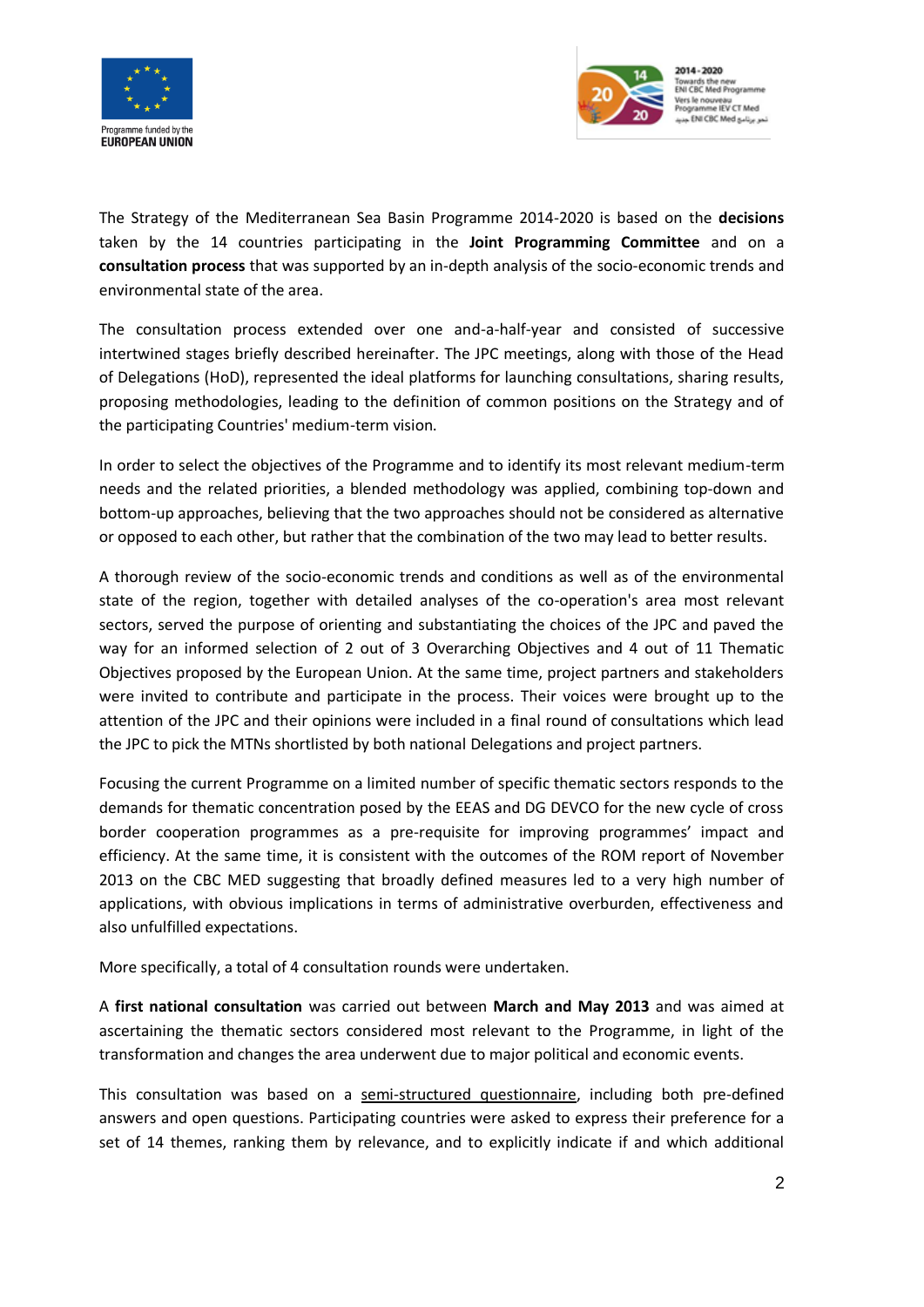



thematic sector(s) could have been included in the Programme Strategy. The 14 thematic sectors included in the consultation stemmed from the discussions of two previous JPC meetings heldin Lisbon on December 2012 and in Rome on March 2013 respectively, as well as from the experience of the 2007-2013 Programme. Each Delegation was responsible for conducting the consultation in its own Country and deciding which national stakeholders to involved, consistently with its own institutional setting and decentralization framework. The questionnaire was also complemented by field visits carried out by the Managing Authority in the participating countries in order to present and clarify the consultation's objectives and to share ideas. Field visits involved both delegations' officers participating in the JPC and other institutional actors and/or relevant stakeholders. This process led to the selection of 8 topics on which to further focus the socioeconomic and environmental analysis:

| Innovation<br>and<br>Technology | Renewable<br>energies | Water<br>management | <b>MSMEs</b> | Waste<br>treatment | Tourism | <b>ICZM</b> | Social<br>inclusion /<br>Poverty<br>alleviation |
|---------------------------------|-----------------------|---------------------|--------------|--------------------|---------|-------------|-------------------------------------------------|
| 39                              | 39                    | 39                  | 37           | 37                 | 35      | 34          | 33                                              |

The other sectors included in the consultation but not considered for further analysis were: Rural development (33); Cultural heritage (32); Transport networks (28); Fishing (28); Public health (28); Migration (23).

Four sectors reached the broadest possible consensus, meaning they were being considered as either "relevant" or "very relevant" by all national delegations: Micro, Small and Medium Enterprises (MSMEs), Innovation and Technology (IT), Water Management (WM) and Renewable Energies/Energy Efficiency (REEE).

This first phase concluded with the selection of four additional sectors in consequence of the discussions and decisions of the HoD meeting which took place in Rome in 2013: WTR, ICZM, Tourism (considered "relevant" or "very relevant" by all Delegations but one) and SIPA (assessed as partially relevant by two Delegations). A table summarising the main findings of this first consultation is included at paragraph 2.2 of the JOP.

In parallel, a comprehensive situation analysis – including a selection of most relevant data– was undertaken and presented in May 2013 during the HoD meeting of Rome. The analysis also allows for a comparison with the previous programming phase of the area's main trends and outlook.

The **second consultation** took place between **September and December 2013** and was aimed at preliminarily identifying the most relevant common medium-term needs (MTNs) per each topic. The selection was based upon *full-fledged sectoral analyses* for each of the thematic sectors preidentified through the first consultation. The analysis included analytical data and synoptic tables of the MTNs and of the related strengths and weaknesses emerging from desk research and data analysis and tweaked in consideration of the modified socio-economic context of the cooperation area. Sectoral fiches (including summary tables for strengths, weaknesses and medium-term needs) were shared with the national Delegations at the beginning of August and thoroughly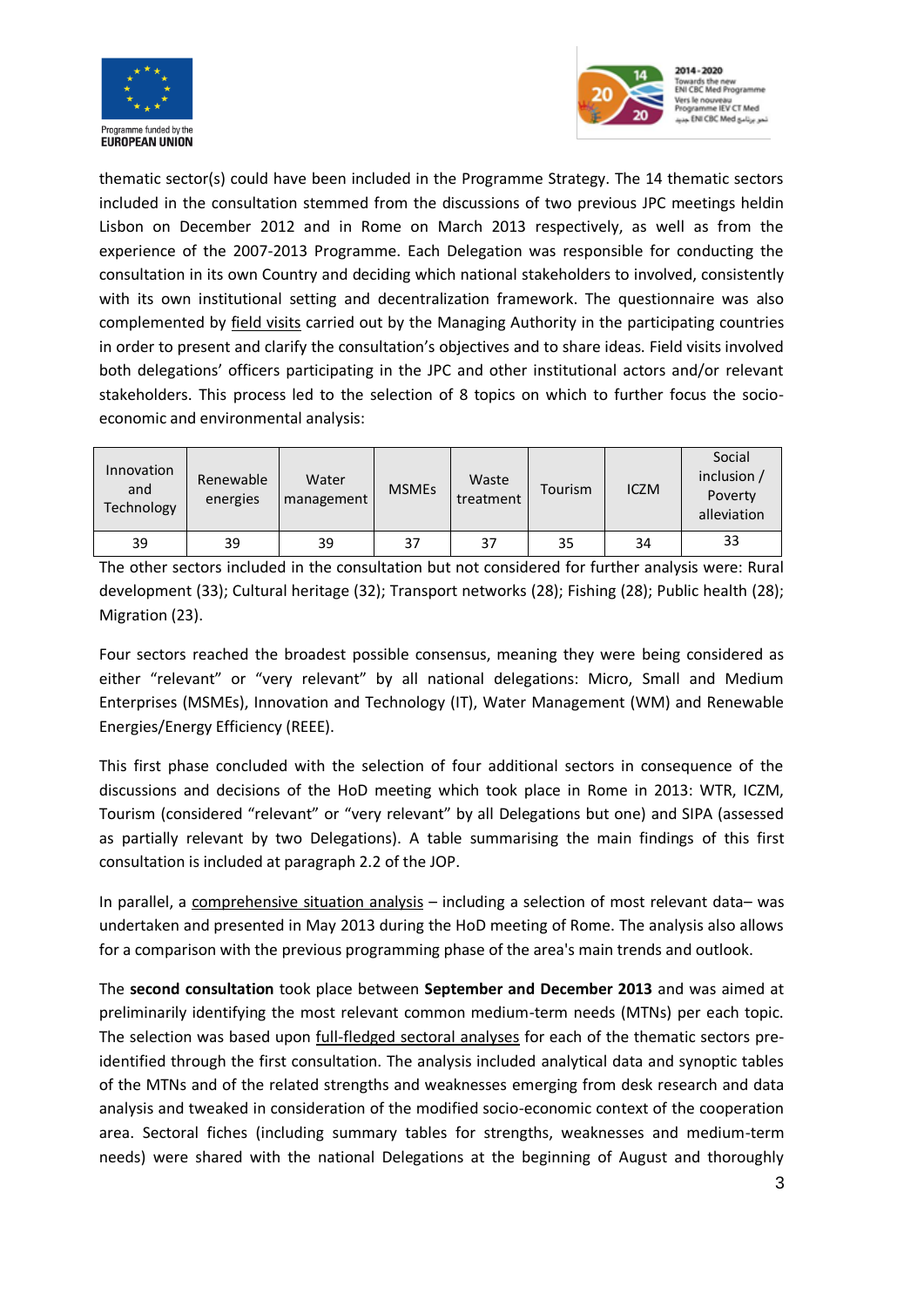



discussed during the third JPC meeting of Barcelona at the end of September 2013. During this meeting, the JPC members agreed on launching a second consultation, also aiming at reducing the numerous needs identified per thematic sector. The consultation consisted of a semi-structured questionnaire composed of two sections: one aimed at ranking on a scale from 1 to 5 the identified MTNs on the basis of the relevance to the respondant  $(1 =$  least relevant;  $5 =$  most relevant), and a second open section to include comments, suggestions and proposals.

The results of this step were complemented with an additional wider consultation on the medium term needs launched at the end of October 2013. This parallel consultation involved project stakeholders participating in the 2007-2013 capitalisation process, as well as external stakeholders –such as representatives of projects and programmes funded by the EU and other donors<sup>1</sup> included in *ad hoc* capitalization events -(projects and programmes funded by the EU and other donors) during. These events were organised consistently with a "clusterisation" effort that allowed a better classification and regrouping of projects funded under the ENPI CBC MED Programme 2007-2013 based on the their main field of activity. Mainly, the clusterisation of projects was meant to represent an analytical and diagnostic tool, granting a multiplying effect in terms of spreading and sharing of results and good practices. Ultimately, the objective was to convey an effective message within and outside the Programme, as well as to conceive an effective tool for networking and partnership. The capitalization events helped supporting a number of medium-term needs selected as most relevant, and adding a few new MTNs for consideration in the new Joint Operational Programme.

The outcomes of this second national consultation were combined with the results of the capitalisation events and presented during the December 2013 HoD meeting in Rome. This composite information entailed an in-depth discussion in the wake of the DRAFT CBC PROGRAMMING CONCEPT NOTE 2014-2020 that had been made available at the  $6<sup>th</sup>$  INTERACT ENPI Annual Conference of Athens, in November 2013.

The **third consultation** took place between **December 2013 and April 2014** and was aimed at the final selection of the overarching (OOs) and thematic objectives (TOs) of the Programme, as well as its priorities. The 2 OOs and 4 TOs were selected from the list made available in the ENI CBC Programming Document 2014-2020 and consistently with the main outcomes of the previous consultations, whereas the identification of the priorities was based on a set of questionnaires per thematic sector. The Participating Countries were requested to rank medium term needs (ideally maximum 3 per thematic objective) according to their importance. Overall, the objective was to select, among the MTNs deriving from the second consultation, those that could be turned into a priority which the Programme's features, and notably its cross-border dimension, could target best. Participating countries were also given the opportunity to include comments, rephrase proposals and introduce any other amendment deemed it as important. Moreover, the third consultation encompassed field visits to all participating Countries to discuss the potential impacts

 $\frac{1}{1}$ 

As for example: FP7, ENPI CBC Italy-Tunisia, MED Programme, CIUDAD, Interreg IV C, etc.